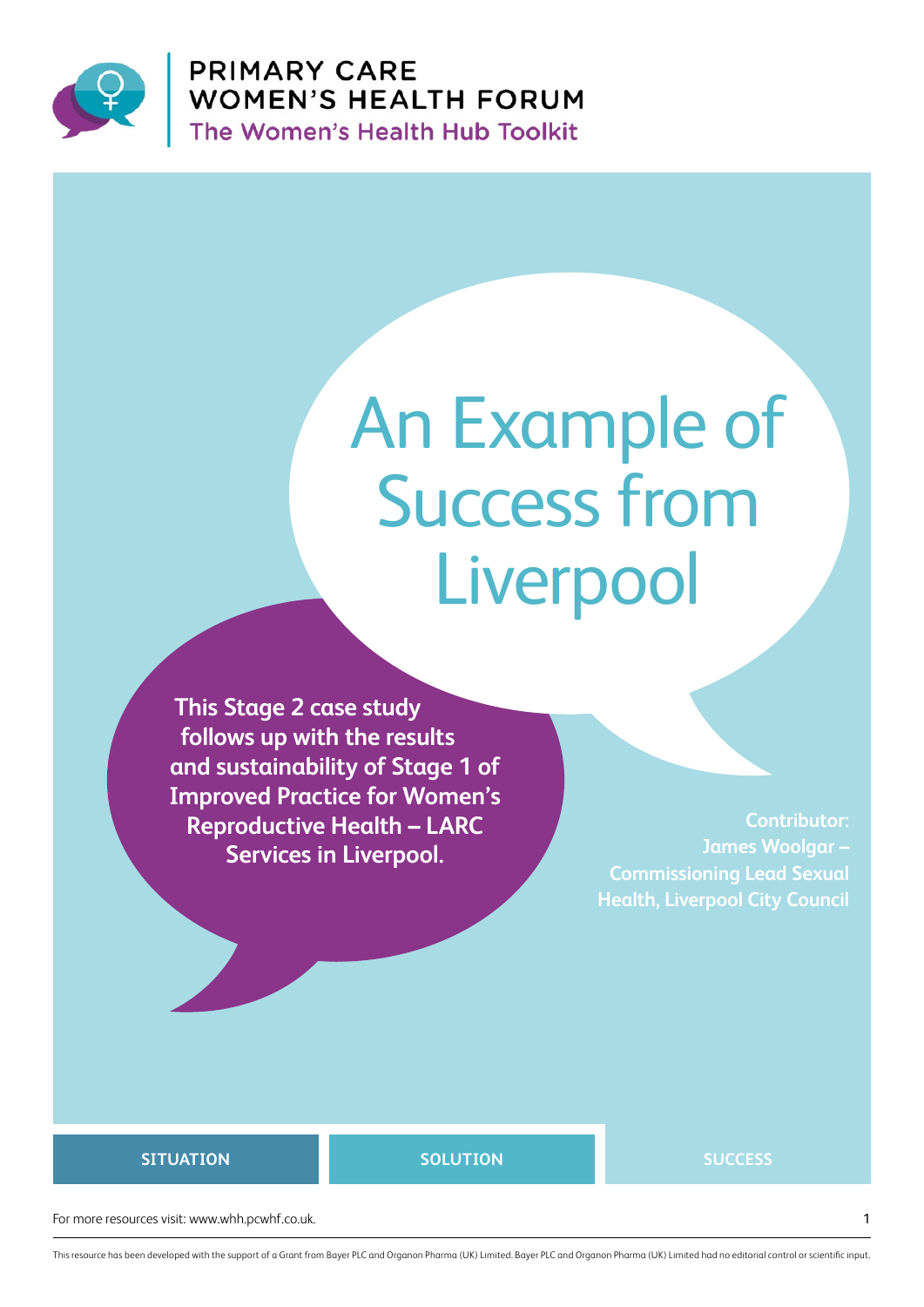

**PRIMARY CARE** WOMEN'S HEALTH FORUM The Women's Health Hub Toolkit

# **LOCATION: LIVERPOOL**

#### **SERVICE: STAGE 2 OF IMPROVED PRACTICE FOR WOMEN'S REPRODUCTIVE HEALTH – LARC SERVICES: LOCAL PROGRESS COMMISSIONER-LED CASE STUDY**

**This case study focuses on the results and sustainability of the project; for context, please refer to the [case studies resource](https://whh.pcwhf.co.uk/resources/case-studies/) available on the toolkit for details of the first phase.**

# **Overview of activity**

Driving increased uptake of LARC in primary care through a Primary Care Network (PCN) model.

## **Latest developments since Case Study 1 – July 2021**

This 2<sup>nd</sup> case study demonstrates how a 'hub and spoke' model improved access and uptake of LARC methods for women in Liverpool delivering care closer to home via GP provision.

- **•** Local work and focus has included mobilising and connecting with remaining PCNs yet to fully move on the model, or those in need of further support.
- **•** Liverpool City Council (LCC) Public Health commissioners have commissioned a new integrated sexual and reproductive health service, which went live on 1 November 2021. This service will provide a more holistic approach and support, GP trainee slots and upskilling to local practices, to assist with the further development of the model.
- **•** Alongside this, LCC and Liverpool Clinical Commissioning Group (LCCG) have collaborated to ensure that the urogynae offer for extended/ wider condition management in relation to women's health can be embedded within the new integrated sexual and reproductive health offer, for improved community access.

**Activity levels in relation to LARC particularly appear to have now restored, bucking the national trend.**

The specification for the integrated SRH service currently includes:

## **Management of the following:**

- **•** Intrauterine system insertion/renewal for heavy menstrual bleeding
- **•** Management of pelvic organ prolapse requiring pessary fitting/replacement
- **•** Assessment and management of menopause including prescribing HRT, insertion and renewal of LNG-IUS for progestogen component of HRT.

## **Treatment will include:**

- **•** LNG-IUS coil fitting for heavy menstrual bleeding (HMB)
- **•** Ring Pessary fitting and replacement for prolapsed uterus or bladder
- **•** HRT, including LNG-IUS fitting for progestogen component of HRT
- **•** Drug therapy in accordance with an agreed formulary.

**Training**: We have also continued to hold educational sessions and fitter forums – these have involved running sessions for GPs around latest evidence; guidance in relation to LARCs; menopause management.

**IT (EMIS):** Further work has been undertaken by GP leads on the consultation/EMIS template to improve coding and data and to have that template given the Faculty of Sexual and Reproductive Health (FSRH) stamp of approval, to then be rolled out as a consistent and endorsed national piece of work.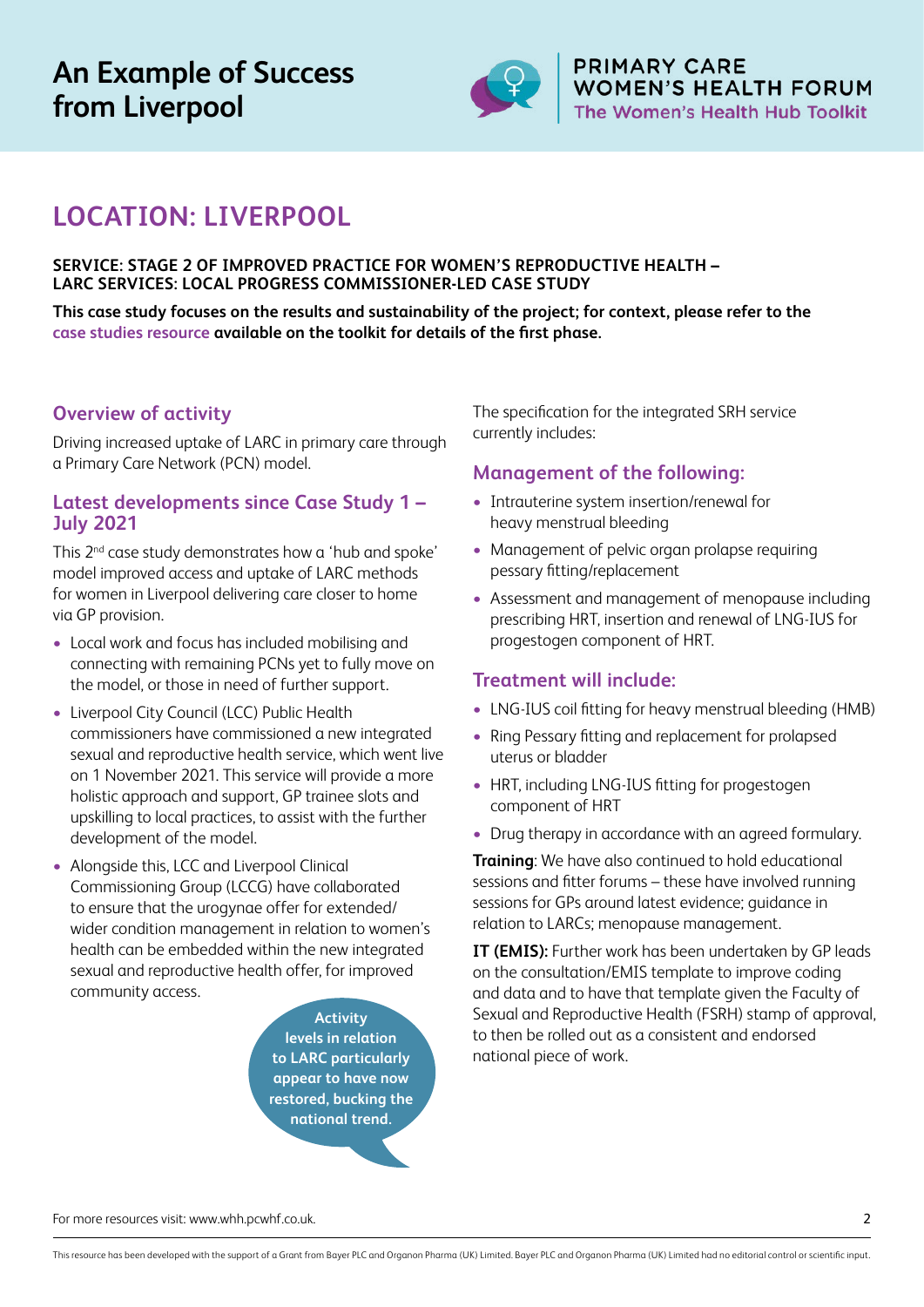

**PRIMARY CARE WOMEN'S HEALTH FORUM** The Women's Health Hub Toolkit

# **Results: Demonstration of success by Primary Care Networks (PCNs)**

In terms of results, we have seen positive activity increases across most PCNs, with the early 'pilot PCNs' now seeing a significant upward shift (see Fig.1).

Activity levels in relation to LARC particularly appear to have now restored (see Fig.1 'Total LARC Fitted'), bucking the national trend. Indeed in some PCNs this will see us fitting more LARCs this year than we have ever previously recorded in Liverpool. View Fig.2,3,4,5 to see the implant fitting and IUCD fitting rates in North Liverpool, Central Liverpool, iGPc (the innovative General Practice collaborative) and Picton.

The projections for the overall activity across all networks appears to highlight restoration of fitting levels surpassing pre-COVID performance (see Fig.6).

It is worth noting that coding and auditing will soon be even better and allow us to provide more detailed analysis on which conditions are being managed and the direct impact the service is having on reducing the need for women to attend acute/secondary care for routine conditions.

Adapted from internal data produced by, and for, Liverpool City Council and Public Health Liverpool. The author expresses thanks for their permission to use.



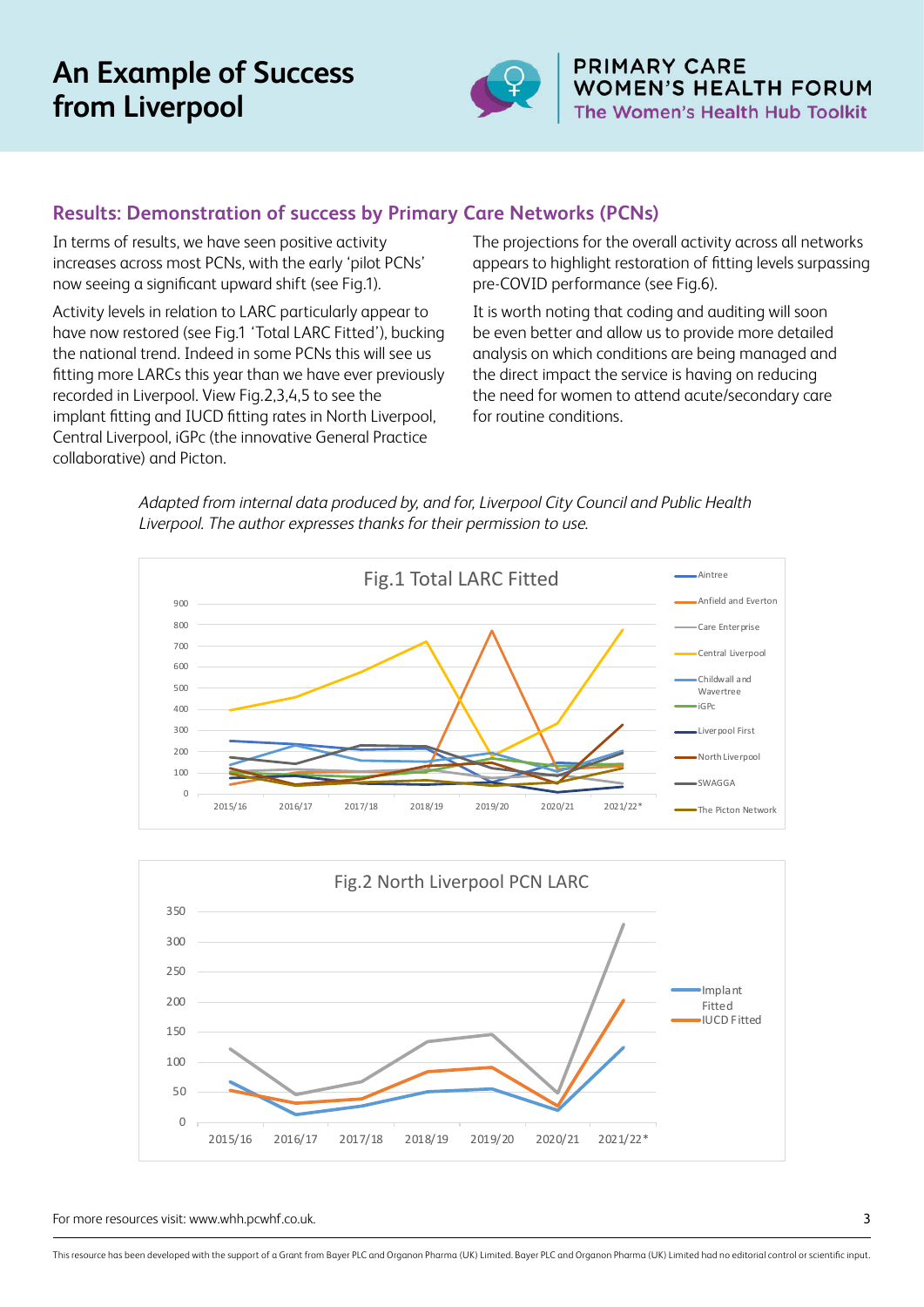

**PRIMARY CARE** WOMEN'S HEALTH FORUM The Women's Health Hub Toolkit



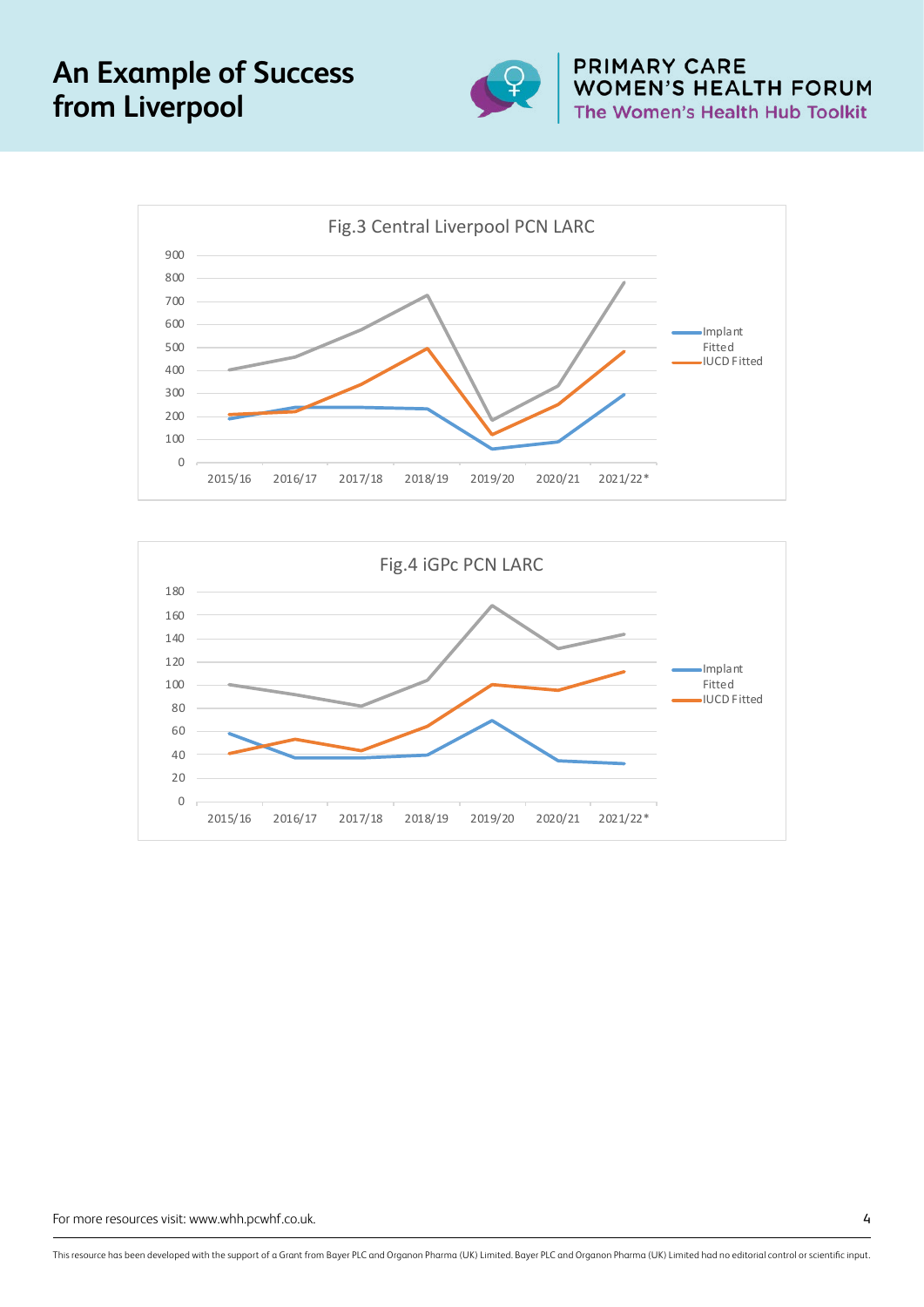

**PRIMARY CARE** WOMEN'S HEALTH FORUM<br>The Women's Health Hub Toolkit